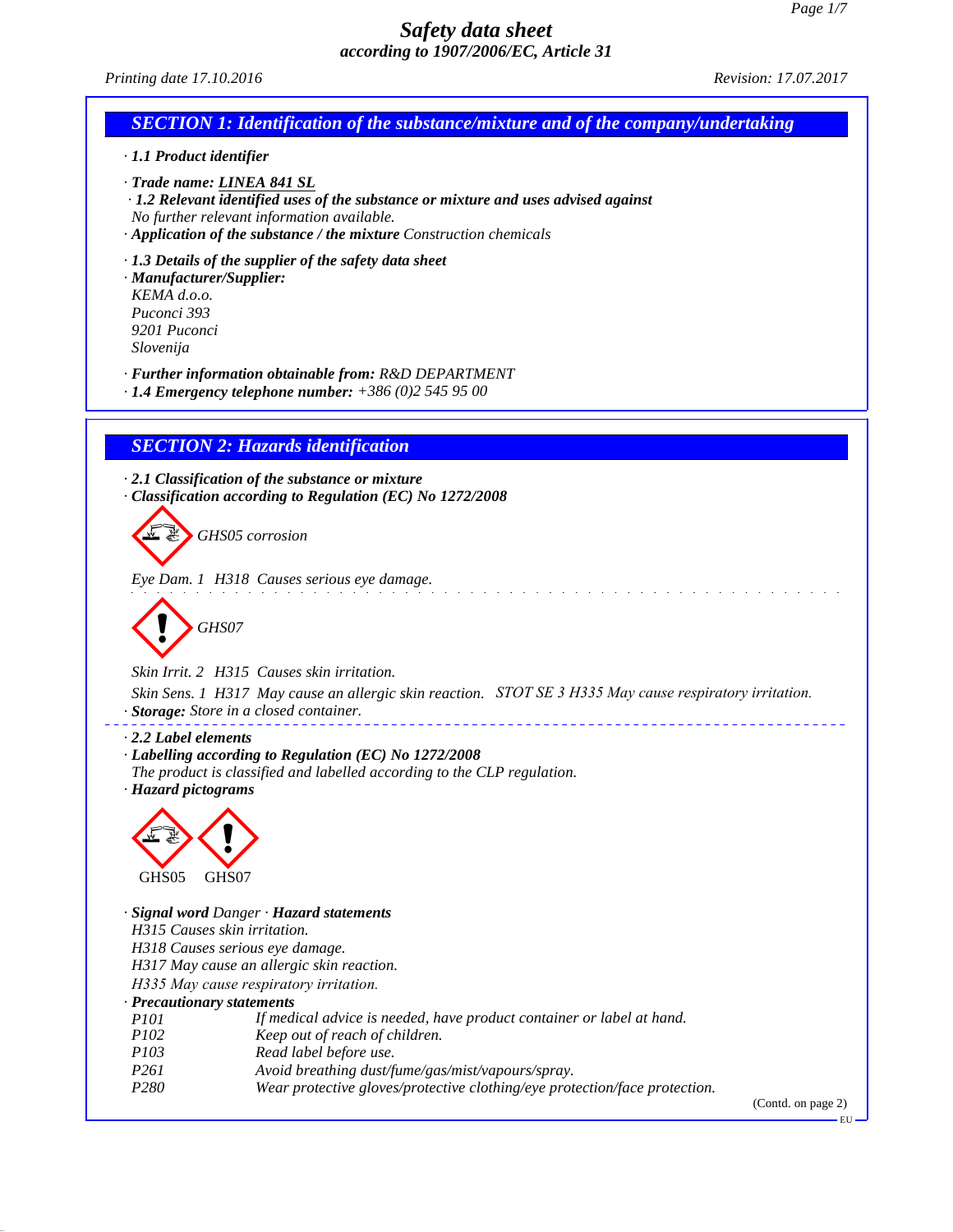*Printing date 17.10.2016 Revision: 17.07.2017*

#### *Trade name: LINEA 841 SL*

|                           | (Contd. of page 1)                                                                                    |
|---------------------------|-------------------------------------------------------------------------------------------------------|
|                           | P305+P351+P338 IF IN EYES: Rinse cautiously with water for several minutes. Remove contact lenses, if |
|                           | present and easy to do. Continue rinsing.                                                             |
| <i>P310</i>               | Immediately call a POISON CENTER/doctor.                                                              |
| P321                      | Specific treatment (see on this label).                                                               |
| <i>P501</i>               | Dispose of contents/container in accordance with local/regional/national/international                |
|                           | regulations.                                                                                          |
| $\cdot$ 2.3 Other hazards |                                                                                                       |

*· Results of PBT and vPvB assessment*

*· PBT: Not applicable.*

*· vPvB: Not applicable.*

### *SECTION 3: Composition/information on ingredients*

*· 3.2 Chemical characterisation: Mixtures*

*· Description: Mixture of substances listed below with nonhazardous additions.*

*· Dangerous components:*

|   | $125 - 50\%$<br>$CAS: 65997-15-1$ Cement, portland, chemicals                     |  |  |
|---|-----------------------------------------------------------------------------------|--|--|
|   | EINECS: 266-043-4 $\leftrightarrow$ Eye Dam. 1, H318                              |  |  |
|   | $\langle \cdot \rangle$ Skin Irrit. 2, H315; Skin Sens. 1A, H317; STOT SE 3, H335 |  |  |
| . |                                                                                   |  |  |

*· Additional information: For the wording of the listed hazard phrases refer to section 16.*

### *SECTION 4: First aid measures*

*· 4.1 Description of first aid measures*

- *· General information: Immediately remove any clothing soiled by the product.*
- *· After inhalation:*

*Supply fresh air and to be sure call for a doctor.*

*In case of unconsciousness place patient stably in side position for transportation.*

*· After skin contact: Immediately wash with water and soap and rinse thoroughly.*

- *· After eye contact: Rinse opened eye for several minutes under running water. Then consult a doctor.*
- *· After swallowing: If symptoms persist consult doctor.*
- *· 4.2 Most important symptoms and effects, both acute and delayed No further relevant information available.*
- *· 4.3 Indication of any immediate medical attention and special treatment needed*

*No further relevant information available.*

# *SECTION 5: Firefighting measures*

*· 5.1 Extinguishing media*

*· Suitable extinguishing agents: Use fire extinguishing methods suitable to surrounding conditions.*

- *· 5.2 Special hazards arising from the substance or mixture No further relevant information available.*
- *· 5.3 Advice for firefighters*
- *· Protective equipment: No special measures required.*

# *SECTION 6: Accidental release measures*

- *· 6.1 Personal precautions, protective equipment and emergency procedures Wear protective equipment. Keep unprotected persons away.*
- *· 6.2 Environmental precautions: Do not allow to enter sewers/ surface or ground water.*
- *· 6.3 Methods and material for containment and cleaning up: Use neutralising agent.*

(Contd. on page 3)

EU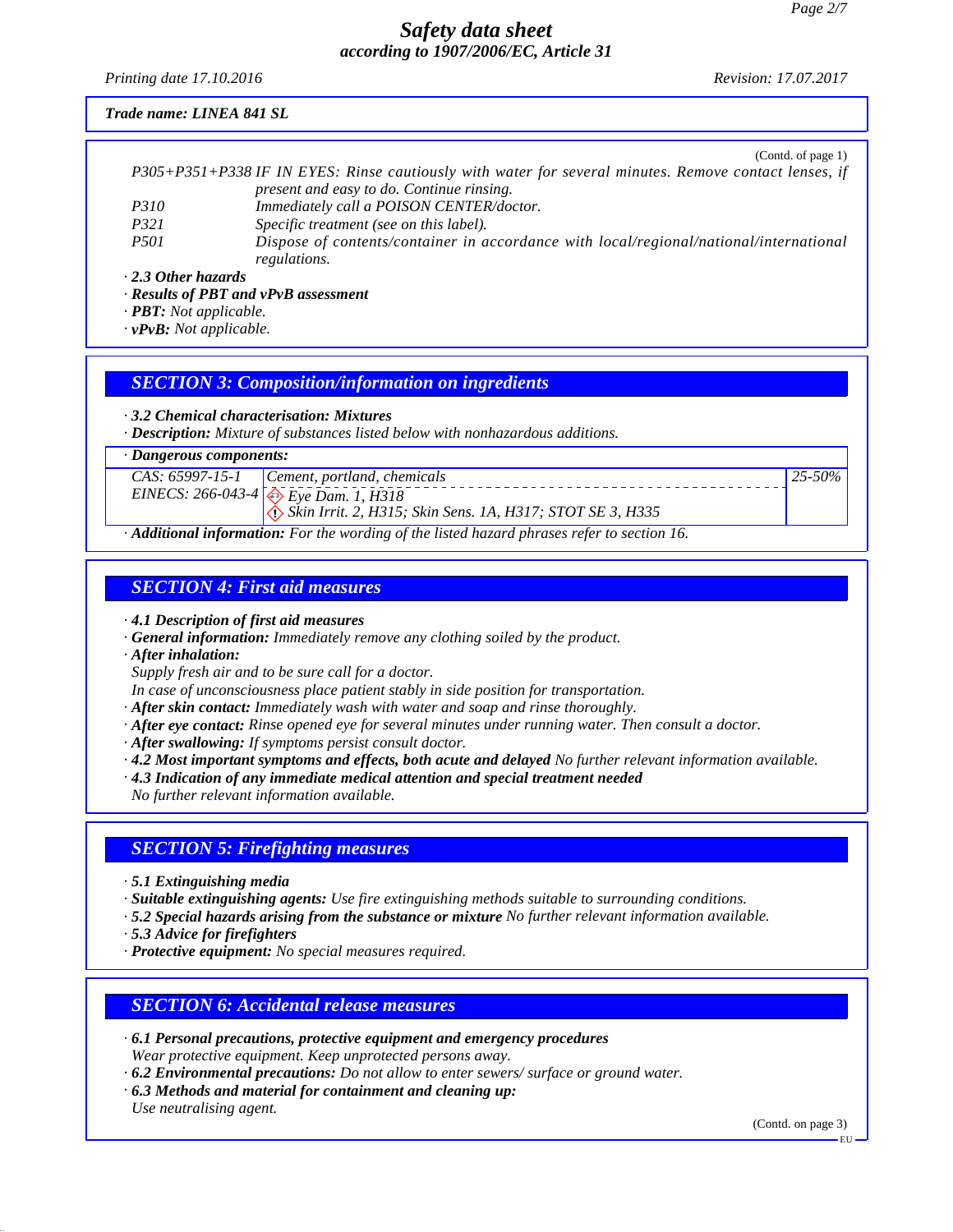*Printing date 17.10.2016 Revision: 17.07.2017*

(Contd. of page 2)

#### *Trade name: LINEA 841 SL*

*Dispose contaminated material as waste according to item 13. Ensure adequate ventilation. · 6.4 Reference to other sections See Section 7 for information on safe handling.*

*See Section 8 for information on personal protection equipment.*

*See Section 13 for disposal information.*

# *SECTION 7: Handling and storage*

*· 7.1 Precautions for safe handling*

*Thorough dedusting.*

*Ensure good ventilation/exhaustion at the workplace.*

- *· Information about fire and explosion protection: No special measures required.*
- *· 7.2 Conditions for safe storage, including any incompatibilities*
- *· Storage:*
- *· Requirements to be met by storerooms and receptacles: No special requirements.*
- *· Information about storage in one common storage facility: Not required.*
- *· Further information about storage conditions: Store in dry conditions.*
- *· 7.3 Specific end use(s) No further relevant information available.*

### *SECTION 8: Exposure controls/personal protection*

*· Additional information about design of technical facilities: No further data; see item 7.*

- *· 8.1 Control parameters*
- *· Ingredients with limit values that require monitoring at the workplace:*

*The product does not contain any relevant quantities of materials with critical values that have to be monitored at the workplace.*

- *· Additional information: The lists valid during the making were used as basis.*
- *· 8.2 Exposure controls*
- *· Personal protective equipment:*
- *· General protective and hygienic measures:*
- *Keep away from foodstuffs, beverages and feed. Immediately remove all soiled and contaminated clothing Wash hands before breaks and at the end of work. Avoid contact with the skin. Avoid contact with the eyes and skin.*
- *· Respiratory protection:*

*In case of brief exposure or low pollution use respiratory filter device. In case of intensive or longer exposure use self-contained respiratory protective device.*

*· Protection of hands:*



\_S*Protective gloves*

*The glove material has to be impermeable and resistant to the product/ the substance/ the preparation. Due to missing tests no recommendation to the glove material can be given for the product/ the preparation/ the chemical mixture.*

*Selection of the glove material on consideration of the penetration times, rates of diffusion and the degradation*

(Contd. on page 4) EU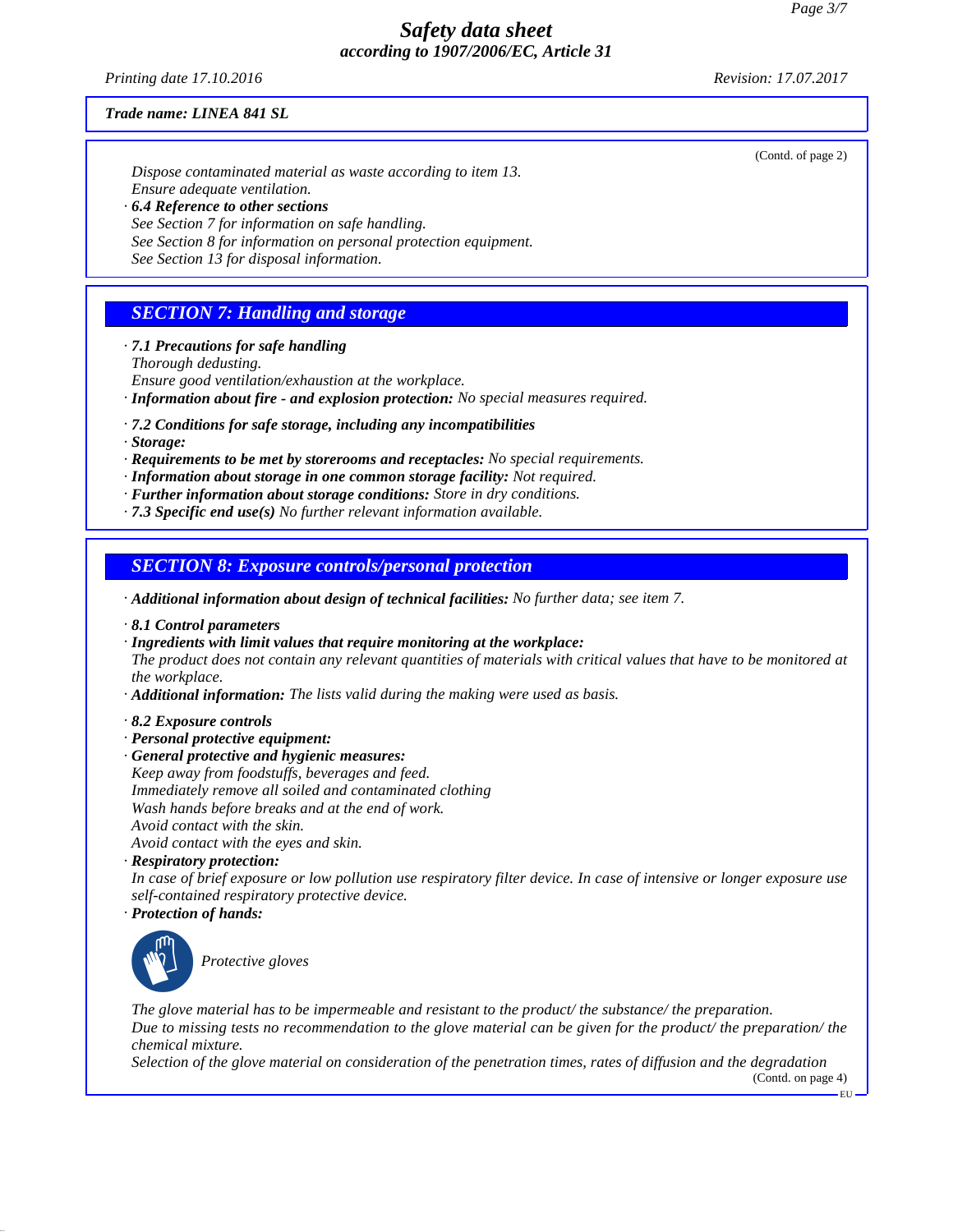*Printing date 17.10.2016 Revision: 17.07.2017*

(Contd. of page 3)

#### *Trade name: LINEA 841 SL*

#### *· Material of gloves*

*The selection of the suitable gloves does not only depend on the material, but also on further marks of quality and varies from manufacturer to manufacturer. As the product is a preparation of several substances, the resistance of the glove material can not be calculated in advance and has therefore to be checked prior to the application.*

### *· Penetration time of glove material*

*The exact break through time has to be found out by the manufacturer of the protective gloves and has to be observed.*

### *· Eye protection:*



\_R*Tightly sealed goggles*

### *SECTION 9: Physical and chemical properties*

| · 9.1 Information on basic physical and chemical properties<br><b>General Information</b> |                                               |
|-------------------------------------------------------------------------------------------|-----------------------------------------------|
| $\cdot$ Appearance:                                                                       |                                               |
| Form:                                                                                     | Powder                                        |
| Colour:                                                                                   | According to product specification            |
| $\cdot$ Odour:                                                                            | Characteristic                                |
| · Odour threshold:                                                                        | Not determined.                               |
| $\cdot$ pH-value at 20 $\textdegree$ C:                                                   | 11,4                                          |
| · Change in condition                                                                     |                                               |
| <b>Melting point/Melting range:</b>                                                       | Undetermined.                                 |
| <b>Boiling point/Boiling range:</b>                                                       | Undetermined.                                 |
| · Flash point:                                                                            | $>100\,^{\circ}\mathrm{C}$                    |
| · Flammability (solid, gaseous):                                                          | Not determined.                               |
| · Ignition temperature:                                                                   |                                               |
| <b>Decomposition temperature:</b>                                                         | Not determined.                               |
| · Self-igniting:                                                                          | Product is not selfigniting.                  |
| · Danger of explosion:                                                                    | Product does not present an explosion hazard. |
| · Explosion limits:                                                                       |                                               |
| Lower:                                                                                    | Not determined.                               |
| <b>Upper:</b>                                                                             | Not determined.                               |
| · Vapour pressure:                                                                        | Not applicable.                               |
| $\cdot$ Density at 20 $\degree$ C:                                                        | $1,27$ g/cm <sup>3</sup>                      |
| · Relative density                                                                        | Not determined.                               |
| · Vapour density                                                                          | Not applicable.                               |
| $\cdot$ Evaporation rate                                                                  | Not applicable.                               |
| · Solubility in / Miscibility with                                                        |                                               |
| water:                                                                                    | Soluble.                                      |
| · Partition coefficient (n-octanol/water): Not determined.                                |                                               |
| · Viscosity:                                                                              |                                               |
| Dynamic:                                                                                  | Not applicable.                               |
|                                                                                           | (Contd. on page 5)                            |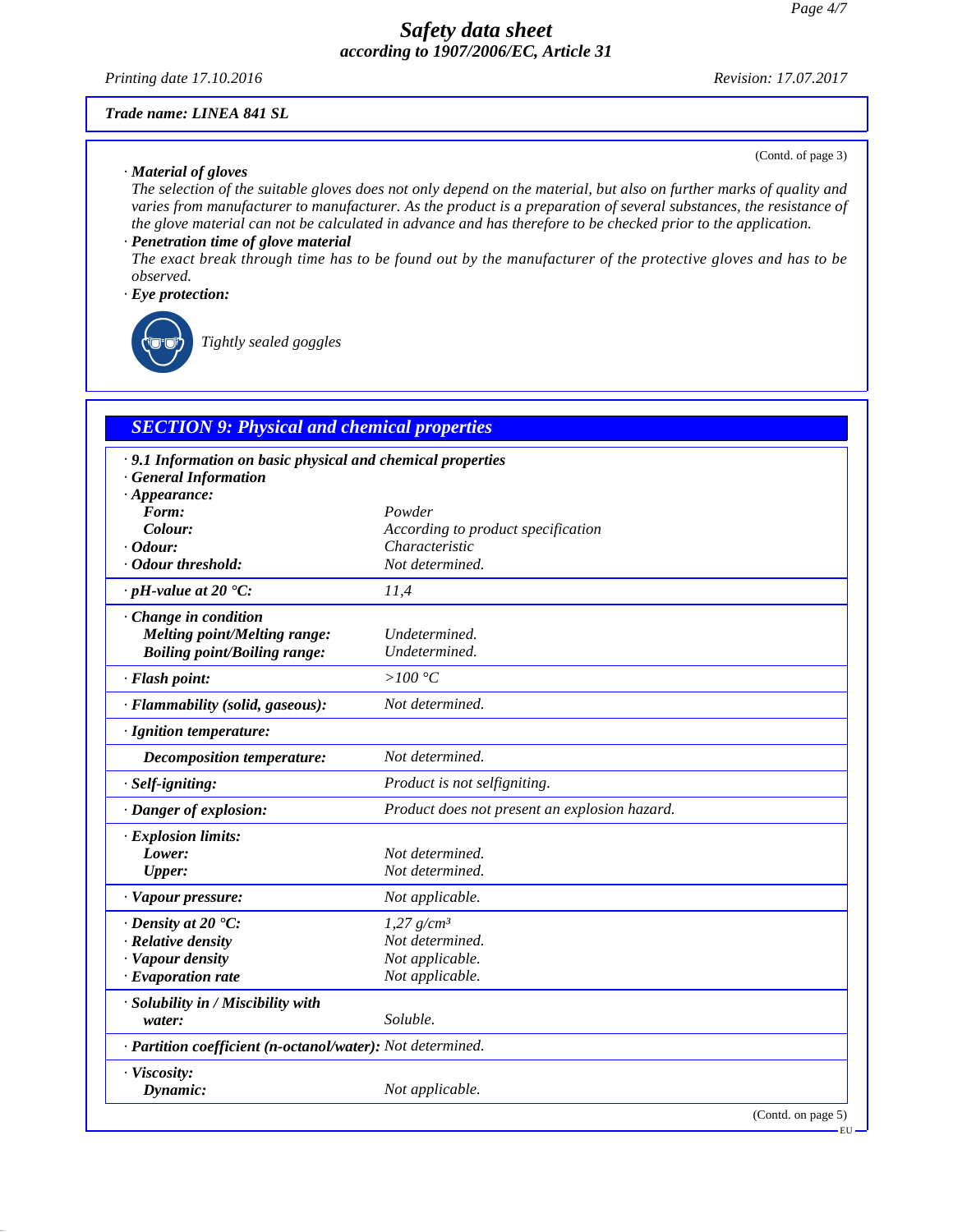*Printing date 17.10.2016 Revision: 17.07.2017*

*Trade name: LINEA 841 SL*

|                                                         | (Contd. of page 4)                                      |
|---------------------------------------------------------|---------------------------------------------------------|
| Kinematic:                                              | Not applicable.                                         |
| · Solvent content:<br>Organic solvents:<br>$VOC$ (EC)   | $0.0\,\%$<br>$0.00\%$                                   |
| <i>Solids content:</i><br>$\cdot$ 9.2 Other information | $100.0\%$<br>No further relevant information available. |

# *SECTION 10: Stability and reactivity*

- *· 10.1 Reactivity No further relevant information available.*
- *· 10.2 Chemical stability*
- *· Thermal decomposition / conditions to be avoided: No decomposition if used according to specifications.*
- *· 10.3 Possibility of hazardous reactions No dangerous reactions known.*
- *· 10.4 Conditions to avoid No further relevant information available.*
- *· 10.5 Incompatible materials: No further relevant information available.*
- *· 10.6 Hazardous decomposition products: No dangerous decomposition products known.*

### *SECTION 11: Toxicological information*

- *· 11.1 Information on toxicological effects*
- *· Acute toxicity Based on available data, the classification criteria are not met.*
- *· Primary irritant effect:*
- *· Skin corrosion/irritation*
- *Causes skin irritation.*
- *· Serious eye damage/irritation Causes serious eye damage.*
- *· Respiratory or skin sensitisation*
- *May cause an allergic skin reaction.*
- 
- *· CMR effects (carcinogenity, mutagenicity and toxicity for reproduction)*
- *· Germ cell mutagenicity Based on available data, the classification criteria are not met.*
- *· Carcinogenicity Based on available data, the classification criteria are not met.*
- *· Reproductive toxicity Based on available data, the classification criteria are not met.*
- *· STOT-single exposure Based on available data, the classification criteria are not met.*
- *· STOT-repeated exposure Based on available data, the classification criteria are not met.*
- *· Aspiration hazard Based on available data, the classification criteria are not met.*

# *SECTION 12: Ecological information*

- *· 12.1 Toxicity*
- *· Aquatic toxicity: No further relevant information available.*
- *· 12.2 Persistence and degradability No further relevant information available.*
- *· 12.3 Bioaccumulative potential No further relevant information available.*
- *· 12.4 Mobility in soil No further relevant information available.*
- *· Additional ecological information:*
- *· General notes:*

*Water hazard class 1 (German Regulation) (Self-assessment): slightly hazardous for water Do not allow undiluted product or large quantities of it to reach ground water, water course or sewage system.*

> (Contd. on page 6) EU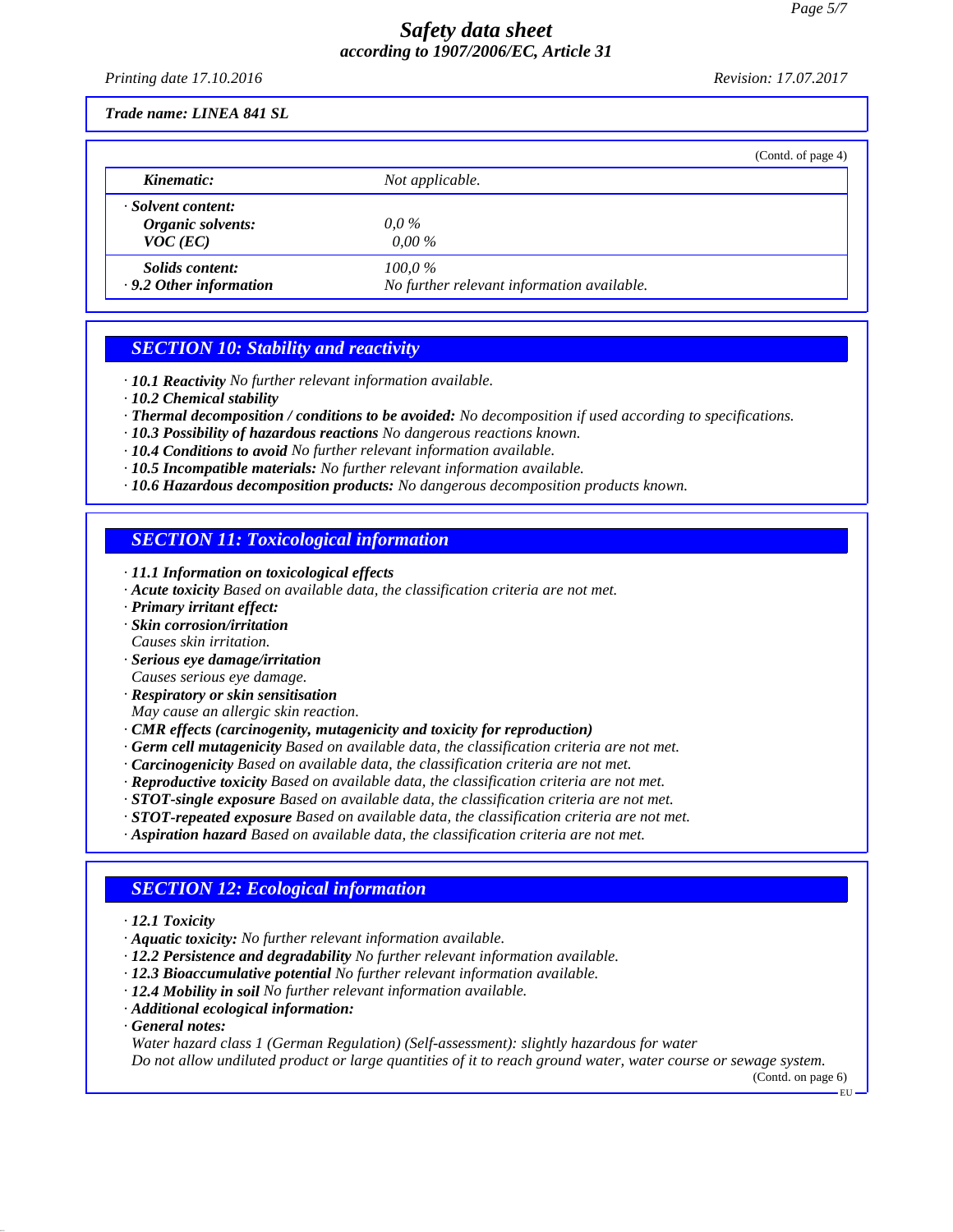*Printing date 17.10.2016 Revision: 17.07.2017*

#### *Trade name: LINEA 841 SL*

(Contd. of page 5)

*Must not reach sewage water or drainage ditch undiluted or unneutralised. Rinse off of bigger amounts into drains or the aquatic environment may lead to increased pH-values. A high pHvalue harms aquatic organisms. In the dilution of the use-level the pH-value is considerably reduced, so that after the use of the product the aqueous waste, emptied into drains, is only low water-dangerous.*

*· 12.5 Results of PBT and vPvB assessment*

*· PBT: Not applicable.*

*· vPvB: Not applicable.*

*· 12.6 Other adverse effects No further relevant information available.*

# *SECTION 13: Disposal considerations*

*· 13.1 Waste treatment methods*

*· Recommendation*

*Must not be disposed together with household garbage. Do not allow product to reach sewage system.*

*· Uncleaned packaging:*

- *· Recommendation: Disposal must be made according to official regulations.*
- *· Recommended cleansing agents: Water, if necessary together with cleansing agents.*

| <b>SECTION 14: Transport information</b>                                                  |                 |
|-------------------------------------------------------------------------------------------|-----------------|
| $\cdot$ 14.1 UN-Number<br>· ADR, RID, ADN, ADN, IMDG, IATA                                | Void            |
| $\cdot$ 14.2 UN proper shipping name<br>ADN, IMDG, IATA                                   | Void            |
| $\cdot$ 14.3 Transport hazard class(es)                                                   |                 |
| · ADR, RID, ADN, IMDG, IATA<br>· Class<br>· Label<br>$\cdot$ ADN/R Class:                 | Void<br>Void    |
| $\cdot$ 14.4 Packing group<br>· ADR, RID, ADN, IMDG, IATA                                 | Void            |
| · 14.5 Environmental hazards:                                                             | Not applicable. |
| $\cdot$ 14.6 Special precautions for user                                                 | Not applicable. |
| $\cdot$ 14.7 Transport in bulk according to Annex II of<br><b>Marpol and the IBC Code</b> | Not applicable. |
| · UN "Model Regulation":                                                                  | Void            |

# *SECTION 15: Regulatory information*

*· 15.1 Safety, health and environmental regulations/legislation specific for the substance or mixture*

*· Directive 2012/18/EU*

*· Named dangerous substances - ANNEX I None of the ingredients is listed.*

*· 15.2 Chemical safety assessment: A Chemical Safety Assessment has not been carried out.*

(Contd. on page 7)

EU